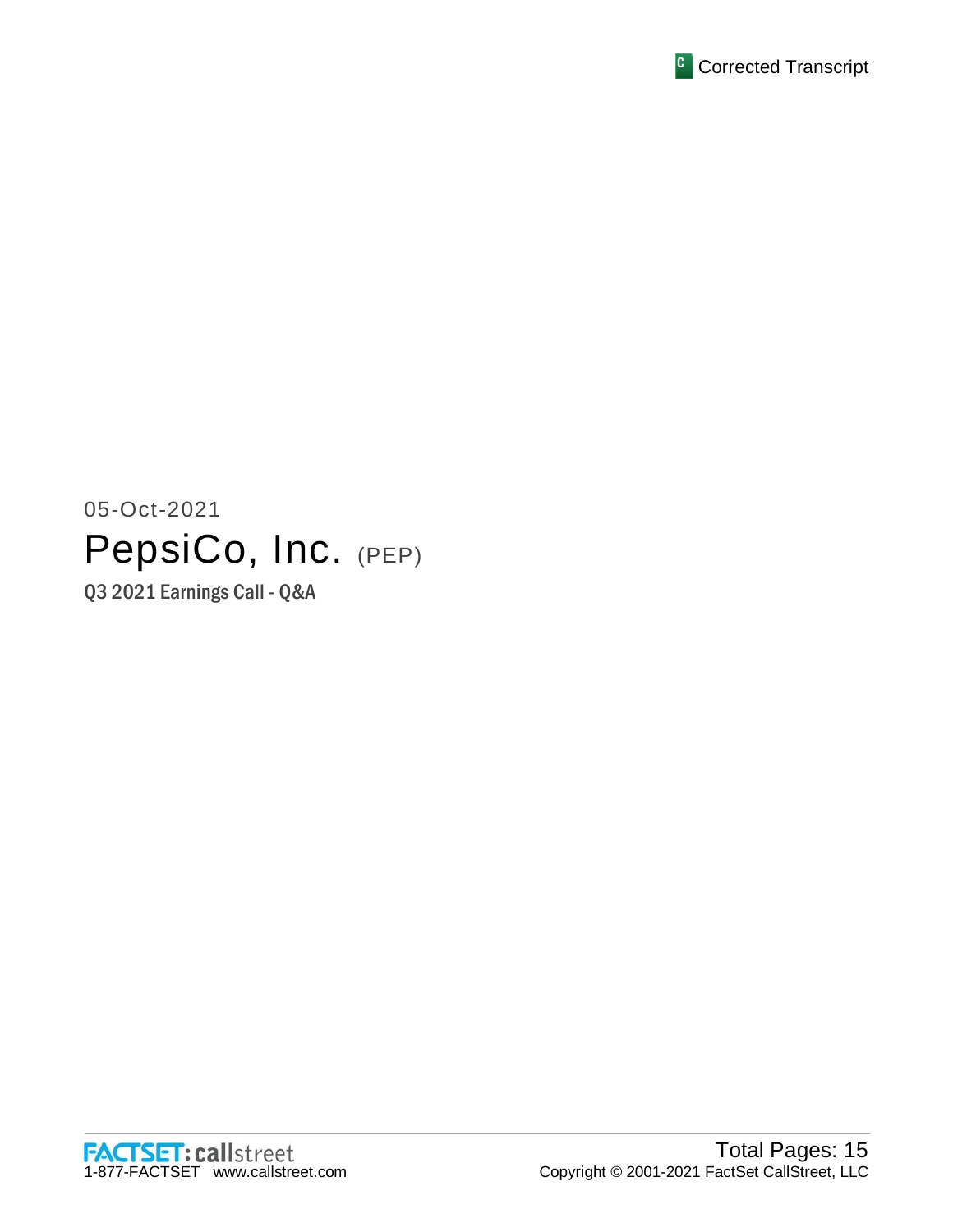# **CORPORATE PARTICIPANTS**

Ravi Pamnani Senior Vice President-Investor Relations, PepsiCo, Inc.

Hugh F. Johnston Vice Chairman & Chief Financial Officer, PepsiCo, Inc. Ramon L. Laguarta Chairman & Chief Executive Officer, PepsiCo, Inc.

# **OTHER PARTICIPANTS**

Dara Mohsenian Analyst, Morgan Stanley & Co. LLC

Bonnie Herzog Analyst, Goldman Sachs & Co. LLC

Andrea Teixeira Analyst, JPMorgan Securities LLC

Lauren R. Lieberman Analyst, Barclays Capital, Inc.

Bryan D. Spillane Analyst, Merrill Lynch

Laurent Grandet Analyst, Guggenheim Securities LLC

Vivien Azer Analyst, Cowen and Company, LLC

Kevin Grundy Analyst, Jefferies LLC Wendy C. Nicholson Analyst, Citigroup Global Markets, Inc.

Nik Modi Analyst, RBC Capital Markets LLC

Robert Ottenstein Analyst, Evercore ISI

.....................................................................................................................................................................................................................................................................

Steve Powers Analyst, Deutsche Bank Securities, Inc.

Kaumil Gajrawala Analyst, Credit Suisse Securities (USA) LLC

Sean King Analyst, UBS Securities LLC

Chris Carey Analyst, Wells Fargo Securities LLC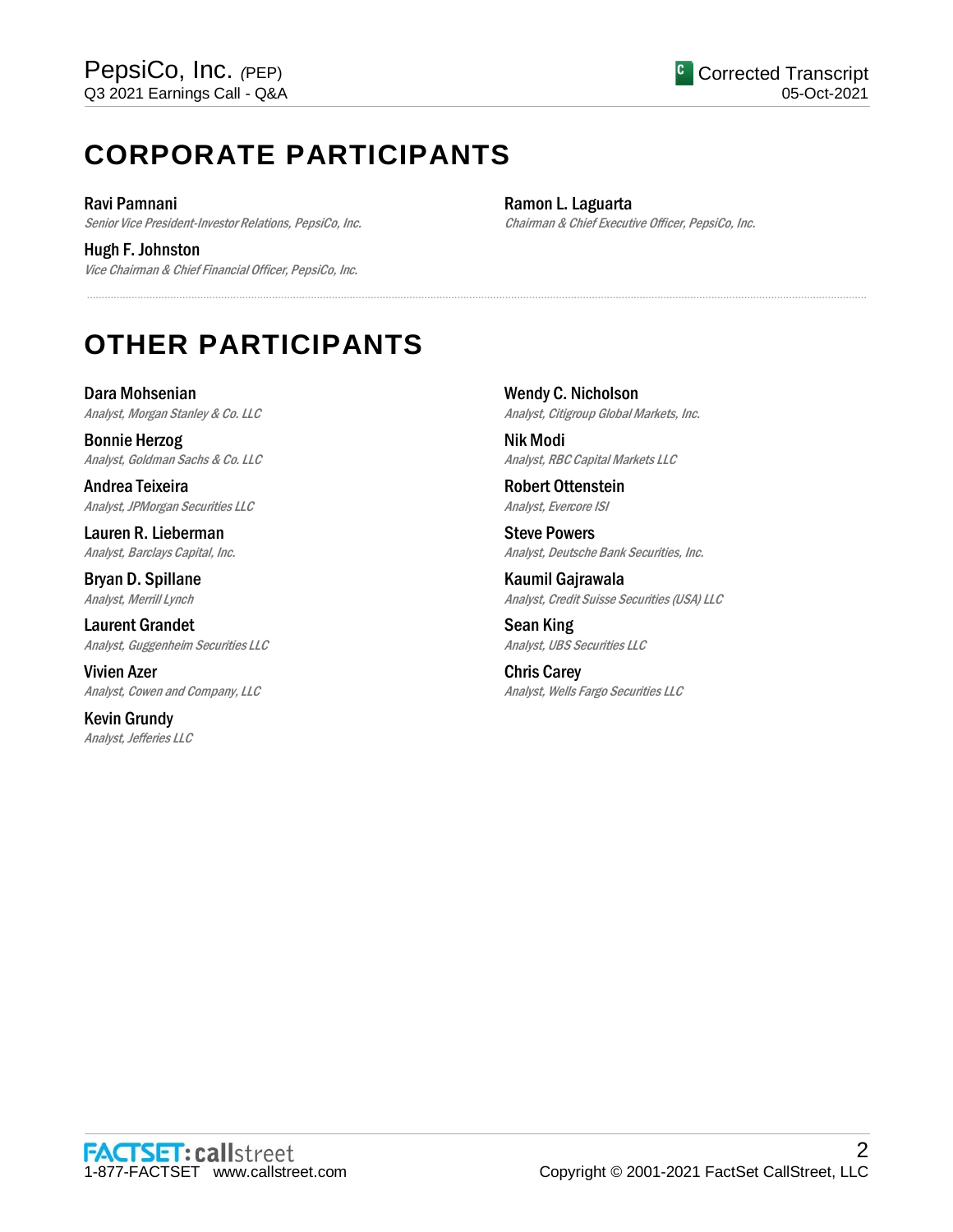# **MANAGEMENT DISCUSSION SECTION**

**Operator**: Good morning, and welcome to PepsiCo's 2021 Third Quarter Earnings Question-and-Answer Session. Your lines have been placed on listen-only until it is your turn to ask a question. [Operator Instructions] Today's call is being recorded and will be archived at www.pepsico.com.

It is now my pleasure to introduce Mr. Ravi Pamnani, Senior Vice President of Investor Relations. Mr. Pamnani, you may begin.

.....................................................................................................................................................................................................................................................................

# Ravi Pamnani

Senior Vice President-Investor Relations, PepsiCo, Inc.

Thank you, operator. I hope everyone has had a chance this morning to review our press release and prepared remarks, both of which are available on our website.

Before we begin, please take note of our cautionary statement. We may make forward-looking statements on today's call, including about our business plans and updated 2021 guidance and the potential impact of the COVID-19 pandemic on our business. Forward-looking statements inherently involve risks and uncertainties and only reflect our view as of today, October 5, 2021, and we are under no obligation to update.

When discussing our results, we refer to non-GAAP measures which exclude certain items from reported results. Please refer to our Q3 2021 earnings release and Q3 2021 Form 10-Q available on pepsico.com for definitions and reconciliations of non-GAAP measures and additional information regarding our results, including a discussion of factors that could cause actual results to materially differ from forward-looking statements.

Joining me today are PepsiCo's Chairman and CEO, Ramon Laguarta; and PepsiCo's Vice Chairman and CFO, Hugh Johnston. We ask that you please limit yourself to one question.

And with that, I will turn it over to the operator for the first question.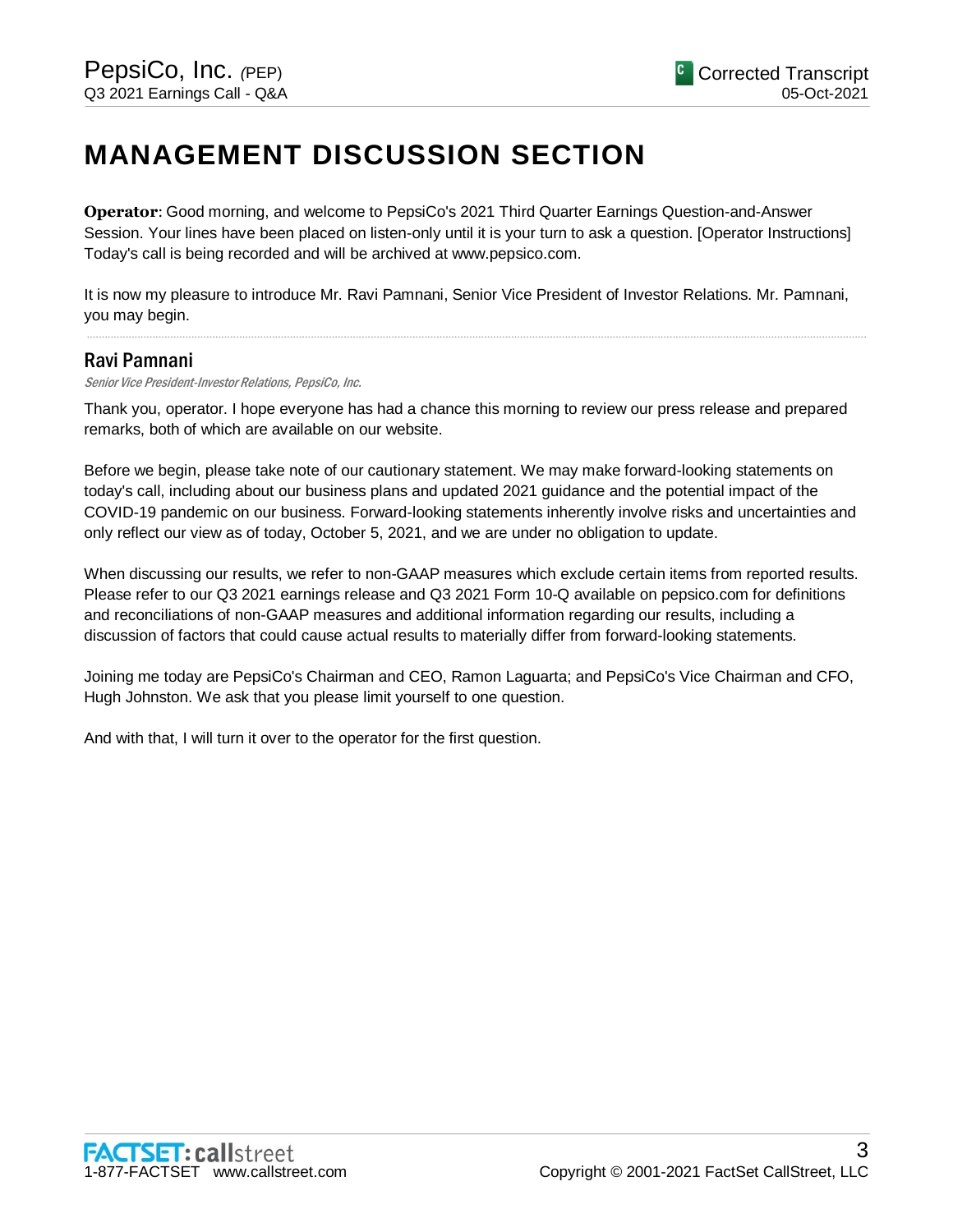# **QUESTION AND ANSWER SECTION**

**Operator**: Thank you. [Operator Instructions] Our first question comes from Dara Mohsenian with Morgan Stanley.

.....................................................................................................................................................................................................................................................................

.....................................................................................................................................................................................................................................................................

.....................................................................................................................................................................................................................................................................

.....................................................................................................................................................................................................................................................................

#### Dara Mohsenian

**Dara Mohsenian**<br>Analyst, Morgan Stanley & Co. LLC Quarter of Analyst, Morgan Stanley & Co. LLC

Hey, good morning, guys.

## Hugh F. Johnston

**Hugh F. Johnston**<br>Vice Chairman & Chief Financial Officer, PepsiCo, Inc.  $\mathcal{A}$ 

Good morning, Dara.

## Ramon L. Laguarta

**Ramon L. Laguarta**<br>Chairman & Chief Executive Officer, PepsiCo, Inc.  $\mathcal{A}$ 

Hi, Dara.

#### Dara Mohsenian

**Dara Mohsenian**<br>Analyst, Morgan Stanley & Co. LLC Quarter of Analyst, Morgan Stanley & Co. LLC

Obviously, very strong top line results again here in Q3, and full year, you now expect 8% organic sales growth. Maybe the best result we've seen in recent history. So, can you just discuss some of the key drivers behind the recent acceleration in top line growth, how sustainable they are as you look out longer term?

And then also, just near term, are you confident you can sustain the mid-single-digit organic sales growth in line with the long-term algorithm, particularly as maybe you catch up on supply or as we look specifically at 2022, could there be some risk as you cycle these difficult comparisons from 2021, how you guys think about that conceptually would be helpful?

.....................................................................................................................................................................................................................................................................

# Ramon L. Laguarta

**Ramon L. Laguarta**<br>Chairman & Chief Executive Officer, PepsiCo, Inc.  $\mathcal{A}$ 

Yeah. Hi, Dara. Good morning. Yeah. Listen, I think we're very pleased with the performance of the business overall. I think it's driven by – categories are healthy, both our beverage and food categories; snacks categories are growing faster than food and beverage overall in the US and globally. So, I think we're playing in categories that are doing very well, I would say, during pandemic; now as we are exiting the pandemic in many markets around the world. So that's one thing.

The other component of our success is, I think we're becoming much more competitive across both our categories in most of the markets where we operate and that's been a consequence of investments we've been making in the brands. I think pretty good innovation. Obviously, investment we've made in go-to-market capacity, new capabilities, talent, everything else we've been talking to you for the last couple of years. So, we're seeing the momentum across the business and we're seeing that momentum continuing into the balance of the year, and that's why we're kind of elevating our guidance for top line and we think that that momentum will continue well into the 2022.

I think, Hugh, if you want...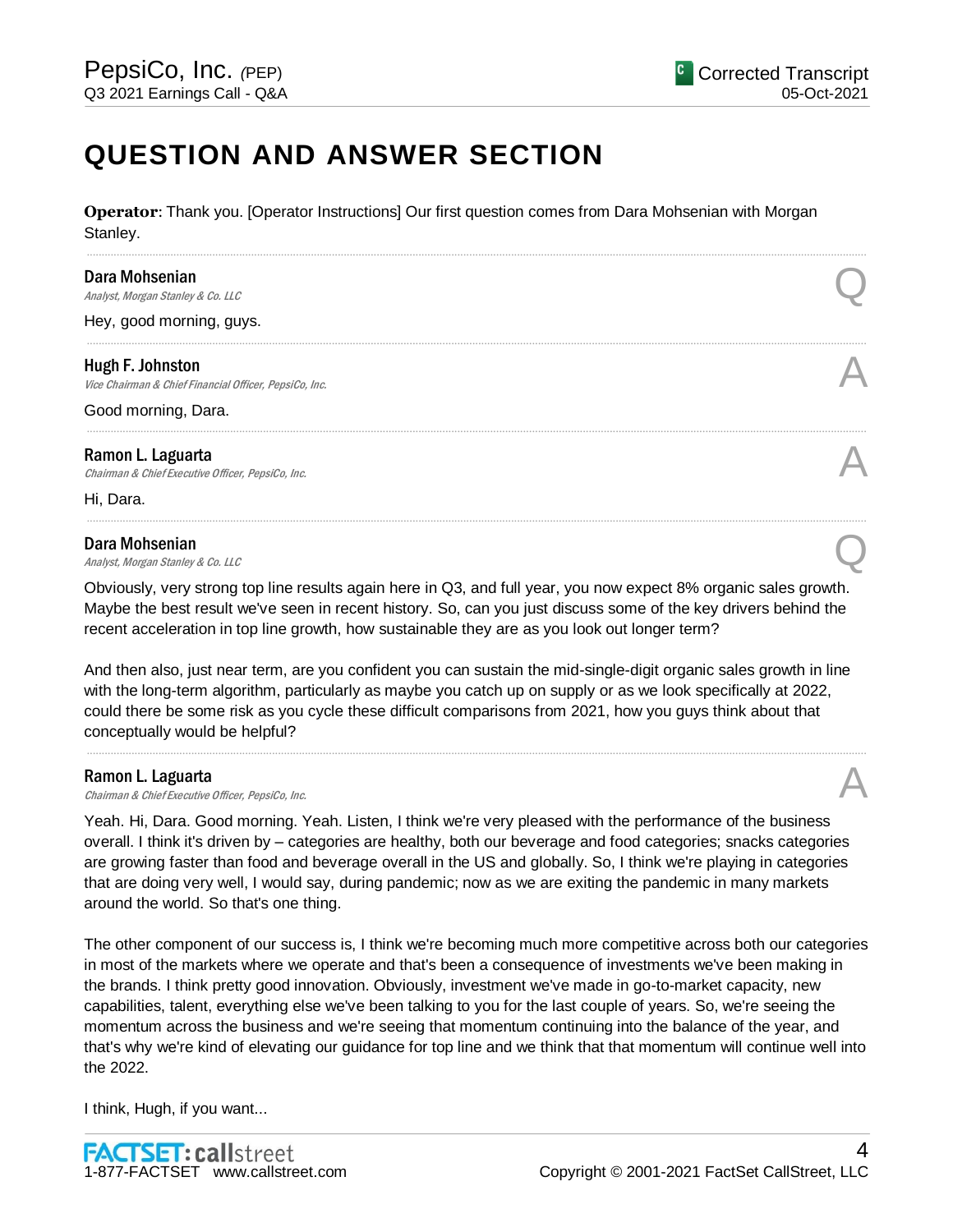# [indiscernible] (04:37)

# Hugh F. Johnston

**Hugh F. Johnston**<br>Vice Chairman & Chief Financial Officer, PepsiCo, Inc.  $\mathcal{A}$ 

Yeah. I'm happy to jump in as well. Yeah, Dara, specifically on 2022, and I know obviously there's always going to be lots of questions on that. And historically, you've been with us for a long time. You know we typically don't talk about the following year until we get to February, but given the level of question and given the level of volatility, I think we thought it was prudent at least to give some indication of where we are on 2022. In short, we expect our organic revenue growth and our core constant currency EPS growth to be in line with our long-term objectives in 2022.

.....................................................................................................................................................................................................................................................................

Now, I know that's going to sort of create a lot of additional questions, and candidly, we're not ready to get into all of the details of that, because frankly, we're still early in our planning process. But I think we can say with confidence that we expect both revenue and core constant currency EPS to be in line with the long-term objectives for 2022. So, hopefully, that gives everyone some level of comfort that, as we emerge from Q4, we emerge with a lot of momentum in the top line, as well as a business that has got its supply chain well-managed and on good footing to deliver another good year next year.

.....................................................................................................................................................................................................................................................................

.....................................................................................................................................................................................................................................................................

.....................................................................................................................................................................................................................................................................

.....................................................................................................................................................................................................................................................................

.....................................................................................................................................................................................................................................................................

## Dara Mohsenian

**Dara Mohsenian**<br>Analyst, Morgan Stanley & Co. LLC Quarter of Analyst, Morgan Stanley & Co. LLC

Thanks. Very helpful.

**Operator**: And we will take our next question from Bonnie Herzog with Goldman Sachs.

#### Bonnie Herzog

**Bonnie Herzog**<br>Analyst, Goldman Sachs & Co. LLC  $\bigotimes$ 

All right. Thank you. Good morning, everyone.

# Hugh F. Johnston

**Hugh F. Johnston**<br>Vice Chairman & Chief Financial Officer, PepsiCo, Inc.  $\mathcal{A}$ 

Good morning, Bonnie.

# Bonnie Herzog

**Bonnie Herzog**<br>Analyst, Goldman Sachs & Co. LLC Quarter of the Control of the Control of the Control of the Control of the Control of the Control of the Control of the Control of the Control of the Control of the Control

I guess, I have a bit of a follow-on question as it relates to top line and maybe specifically on innovation, where we're hearing from some of our industry contacts that your innovation pipeline for next year, from what we've seen and what we've heard, it looks very robust. So just love to hear some color from you in terms of, if you are, in fact, stepping up your innovation significantly versus prior years? And if so, do you think you're going to need to also step-up your A&M spend to really support that pipeline and ensure that these innovations really get the support they need in the bottom market? Thanks.

.....................................................................................................................................................................................................................................................................

# Ramon L. Laguarta

**Ramon L. Laguarta**<br>Chairman & Chief Executive Officer, PepsiCo, Inc.  $\mathcal{A}$ 

Thank you, Bonnie. Always good that you're hearing from our customers that innovation is good. It's always a good feedback. Listen, more seriously, I think we've always seen innovation as a key driver of our competitive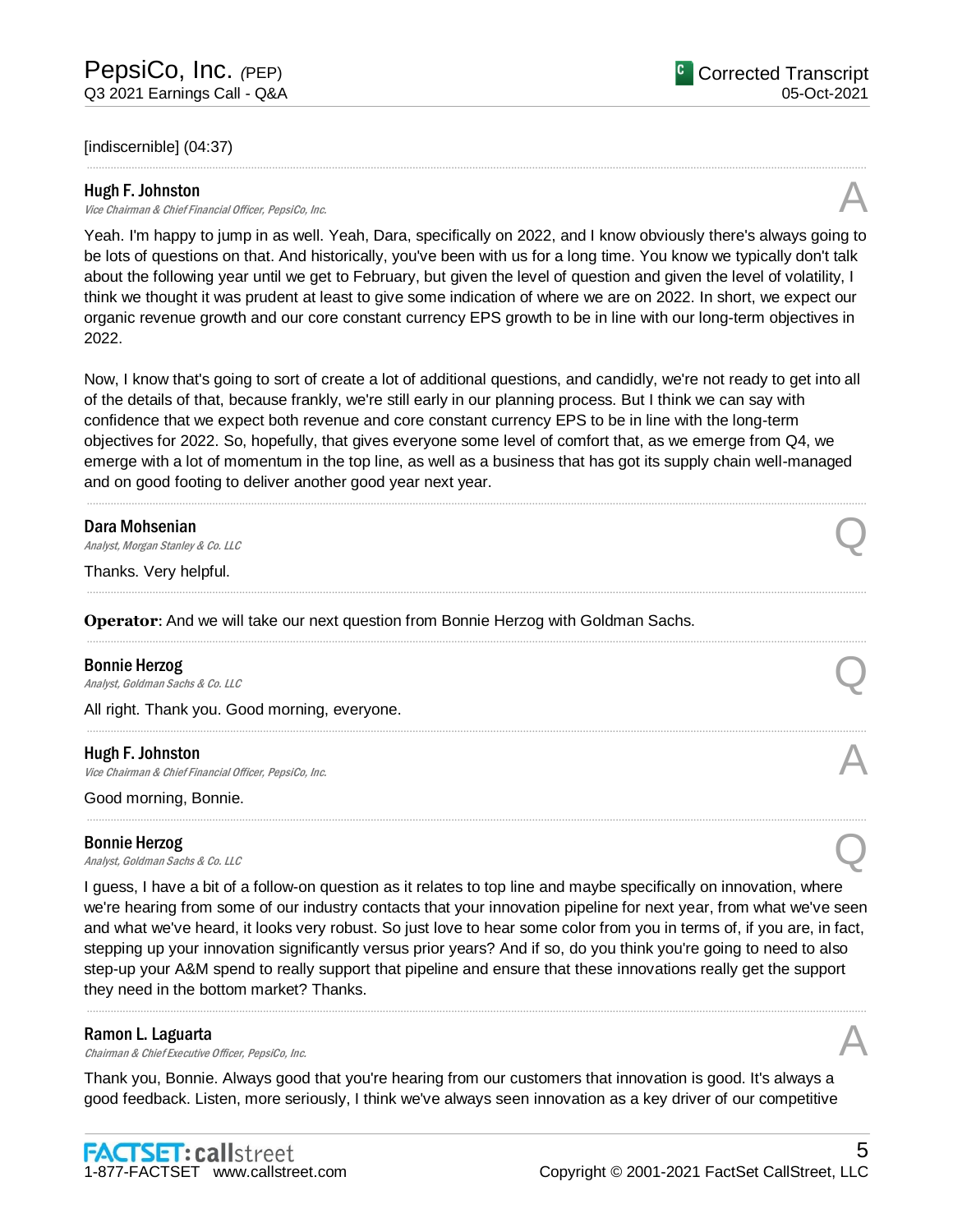advantage in the marketplace and we've been investing a lot in R&D, we've been investing a lot in insights and we're connecting better, I think, insights with R&D, and the whole commercial execution to get the maximum return on those innovations. So, I think the machine is ready and it keeps getting better year after year. So yes, our pipeline is strong. I would say, our pipeline in 2021 was very strong as well and we're seeing the return from that innovation across the world. We're trying to be much more local, much more – mid term and long term, much more incremental in the way we think about our innovation.

So, yes, when it comes to the investment behind the innovation, I think we have the right level of A&M, Bonnie, in our business to support innovation in a big way. And it's not only A&M, but as you know, we have a very strong push system that allows us to give innovation a lot of visibility and separate it from the rest of the category, and make sure that the trial levels are higher and the repeat levels are good. So, I would say, yes, there will be a strong innovation across beverages and snacks. We think it's going to be quite incremental. And I would think we have the right level of resources to support that innovation within our current algorithm. So, I would not expect a higher A&M next year.

.....................................................................................................................................................................................................................................................................

.....................................................................................................................................................................................................................................................................

.....................................................................................................................................................................................................................................................................

#### Bonnie Herzog

**Bonnie Herzog**<br>Analyst, Goldman Sachs & Co. LLC Quarter of the Control of the Control of the Control of the Control of the Control of the Control of the Control of the Control of the Control of the Control of the Control

Thank you.

**Operator**: Our next question comes from Andrea Teixeira with JPMorgan.

## Andrea Teixeira

**Andrea Teixeira**<br>Analyst, JPMorgan Securities LLC

Thank you and good morning to all. I just wanted to go back to the balance of cost supply chain in labor. In the prepared remarks, Hugh, you did talk about those. Obviously, there's no surprise to anyone, but it was a 14 percentage-point impact on EBIT. And I understand that your cost inflation had been running around mid-single digits, and as such, I think like the EPS and you're having the pricing coming through also in the fourth quarter strongly. So, should we read the EPS floor of \$1.47 a reflection of those – of increase? [indiscernible] (09:31) you said, and not necessarily for 2022, but perhaps you're not going to flow all the upside that we saw so far in the year into the EPS for the year just because of these investments, it's just that you're up for a strong 2022, is that the way we should read?

.....................................................................................................................................................................................................................................................................

# Hugh F. Johnston

**Hugh F. Johnston**<br>Vice Chairman & Chief Financial Officer, PepsiCo, Inc.  $\mathcal{A}$ 

Yeah. Andrea, good question. I think I would think about it this way. Obviously, we've given some pretty specific guidance in terms of where we'd expect EPS to land for Q4. You know that we forward buy six to nine months those hedges that we had in the beginning of the year are starting to roll off. The new ones that are in place are higher cost. We had shared on the last call as well as in the prepared remarks today that we expect to be able to price through the inflation that we're facing, whether it be commodities inflation or other types of operating expense inflation. Some of that pricing occurred in the summer. Much more of it is occurring in the fall in the beverage business. And substantially, all of it for 2021 in the snack food business is occurring, really as we speak, during these weeks right now.

You also know that we forward buy that six to nine months out. So, we'll have a better handle on where exactly 2022 costs are going to land as we get into the first quarter of 2022. And I would expect us to price a bit more to be reflective of some of that sort of finalization of cost during the course of 2022. So, Q4, some of the pricing coming through, the balance of it coming in Q1 of 2022, and the EPS guidance is reflective of all of that.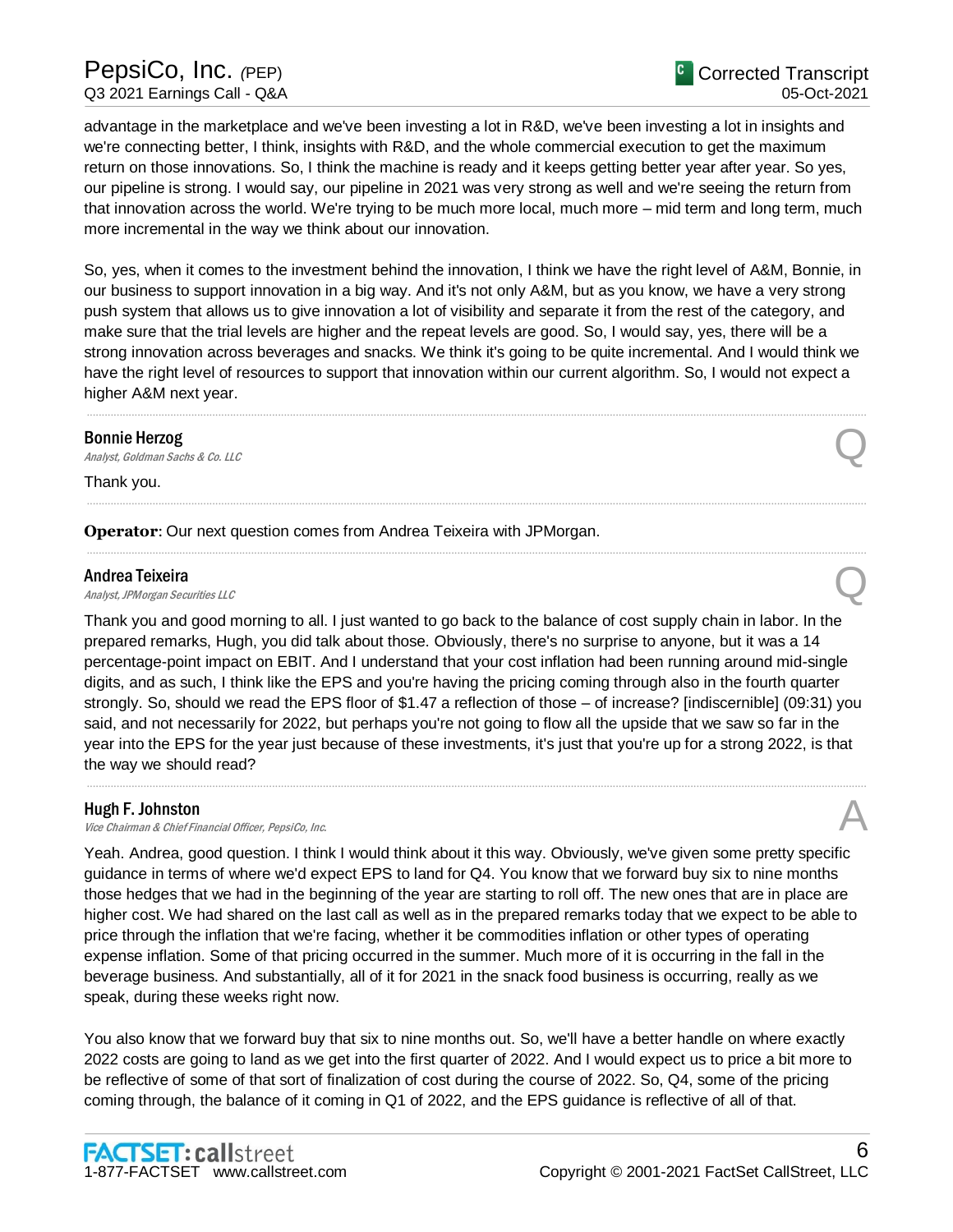#### Andrea Teixeira

**Andrea Teixeira**<br>Analyst, JPMorgan Securities LLC

Great. Thank you. I'll pass it on.

**Operator**: We will take our next question from Lauren Lieberman with Barclays.

# Lauren R. Lieberman **Lauren R. Lieberman**<br>
Analyst, Barclays Capital, Inc. Quarter and Containing the Second Contains a set of Containing the Second Conta

Great. Thanks. Just to follow up on that. I mean, Hugh, your comments on, you forward buy six to nine months, and so, you'll have more visibility to get into the first quarter on to the cost base. That suggests a lot of pricing. And so, I was hoping you could just comment on elasticity, whether – what you're seeing in terms of your models? If you're seeing less elasticity than traditionally because the innovation has been so strong, if it's tough to really get a read because of all of the COVID comparisons that are flowing through consumer behavior right now? But curious on the elasticity piece, because it does imply a lot of pricing. Thanks.

.....................................................................................................................................................................................................................................................................

.....................................................................................................................................................................................................................................................................

.....................................................................................................................................................................................................................................................................

#### Ramon L. Laguarta

**Ramon L. Laguarta**<br>Chairman & Chief Executive Officer, PepsiCo, Inc.  $\mathcal{A}$ 

Yeah. Lauren, I'll take a first go at this, and then, maybe, Hugh can add some more comments. What we're seeing across the world is much lower elasticity on the pricing that we've seen historically and that applies to the developing markets, Western Europe and the US. So, across the world, consumer seems to be looking at pricing a little bit differently than before. It could be several hypotheses. I think in our case, our brands are stronger and I think our innovation is stronger, as you were saying. So that could be a factor.

There could be also some behaviors as consumers are shopping faster in-store and they might be paying less attention to pricing as a decision factor, and there might be even more relevance to the brands or brands that they feel more – have been closer to or more – yeah, I would say, closer or more and more emotionally attached to us as our brands. So, we're seeing less elasticity and we're adjusting our models as we go, and that's obviously informing our decisions as we price balance of the year and into 2022.

.....................................................................................................................................................................................................................................................................

.....................................................................................................................................................................................................................................................................

.....................................................................................................................................................................................................................................................................

.....................................................................................................................................................................................................................................................................

**Operator**: And we will take our next question from Bryan Spillane with Bank of America.

# Bryan D. Spillane **Bryan D. Spillane**<br>Analyst, Merrill Lynch Q.

Hey, good morning, everyone.

# Hugh F. Johnston **Hugh F. Johnston**<br>Vice Chairman & Chief Financial Officer, PepsiCo, Inc.  $\mathcal{A}$

Hi, Bryan.

# Bryan D. Spillane **Bryan D. Spillane**<br>Analyst, Merrill Lynch  $\mathbb{Q}$

My question is around AMESA and APAC. And if we look at the year-to-date profit contribution from those two segments, it's contributing about a quarter of the operating profit, just incremental dollars, right. And if you look at it on a currency neutral basis, you've got a pretty healthy gap, right, on currency neutral operating profit growth versus what the currency neutral organic sales growth is. So, I guess, my question is just, are we at a point in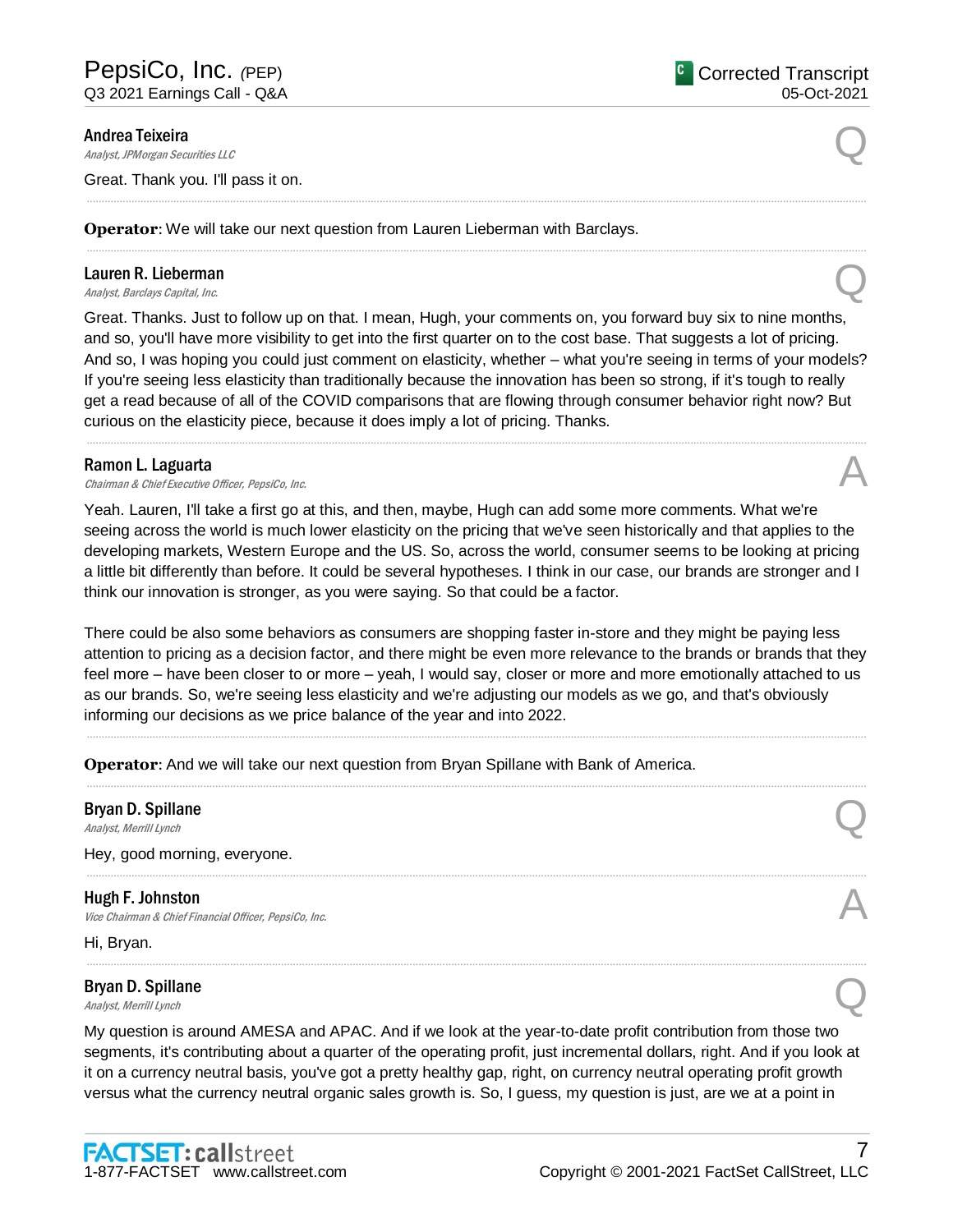those two segments where there's enough scale where you could really start to see a sustained margin improvement and profit contribution to the total going forward or is there something just sort of unusual in the near term that's just driving those margins?

.....................................................................................................................................................................................................................................................................

## Ramon L. Laguarta

**Ramon L. Laguarta**<br>Chairman & Chief Executive Officer, PepsiCo, Inc.  $\mathcal{A}$ 

I think, Bryan, your two hypotheses are valid. I think there is a lapping effect. So, especially AMESA last year suffered a lot given its geography. So, India, Pakistan, Middle East and Africa, clearly, they were challenged last year. They're coming back. It's a very beverage-focused business; so clearly, it was more impacted by the COVID mobility restrictions. So, we're seeing those businesses coming back and we have high scale and we have high share in many of those markets and our advertising and marketing is doing very well. So part of that is lapping.

Your second question on scale. Yes, scale is getting – obviously, every year, you see the growth level on the top line. We're getting to scale levels that are pretty good in many of the critical markets in that region and that's giving us obviously the opportunity to do better in the marketplace and the flow-through is also stronger. So, I think the two are relevant. If you think about the business going forward, those are very strategic markets for us going forward. And we continue to invest in everything from technology, so we can expand the portfolio, talent. Obviously, there's a war for talent in that part of the world. I think we're a scale company that does a good job with developing talent in that part of the world, and then obviously, our go-to-market being very strong. We have very good bottlers. And wherever we have our own operations, especially in the food business, we're also investing in digitalization and everything that goes with being more precise and more agile.

So, hopefully, I'm answering both the short term, but also more especially for me, the long term of how we see that part of the world. Yeah.

.....................................................................................................................................................................................................................................................................

.....................................................................................................................................................................................................................................................................

.....................................................................................................................................................................................................................................................................

.....................................................................................................................................................................................................................................................................

**Operator**: And we will take our next question from Laurent Grandet with Guggenheim.

#### Laurent Grandet

**Laurent Grandet**<br>Analyst, Guggenheim Securities LLC

Hey, good morning, everyone, and congrats on the strong quarter in that very volatile environment.

#### Ramon L. Laguarta

**Ramon L. Laguarta**<br>Chairman & Chief Executive Officer, PepsiCo, Inc.  $\mathcal{A}$ 

Thank you, Laurent.

#### Laurent Grandet

**Laurent Grandet**<br>Analyst, Guggenheim Securities LLC

So talking about innovation, it's great to see you leading the company pushing the usual boundaries. So, during the quarter, you announced a partnership with the Boston Beer Company to introduce Hard Mountain Dew in the US. So the question is not so much about the potential of that initiative, but more on the route to market you decided to choose. So, would like to understand why you decided to create your own distribution, rather than rely on the Boston Beer wholesaler network? What is the end game here, and by extension your strategy in alcohol here in the US and internationally? Thank you.

.....................................................................................................................................................................................................................................................................

Ramon L. Laguarta **Ramon L. Laguarta**<br>Chairman & Chief Executive Officer, PepsiCo, Inc.  $\mathcal{A}$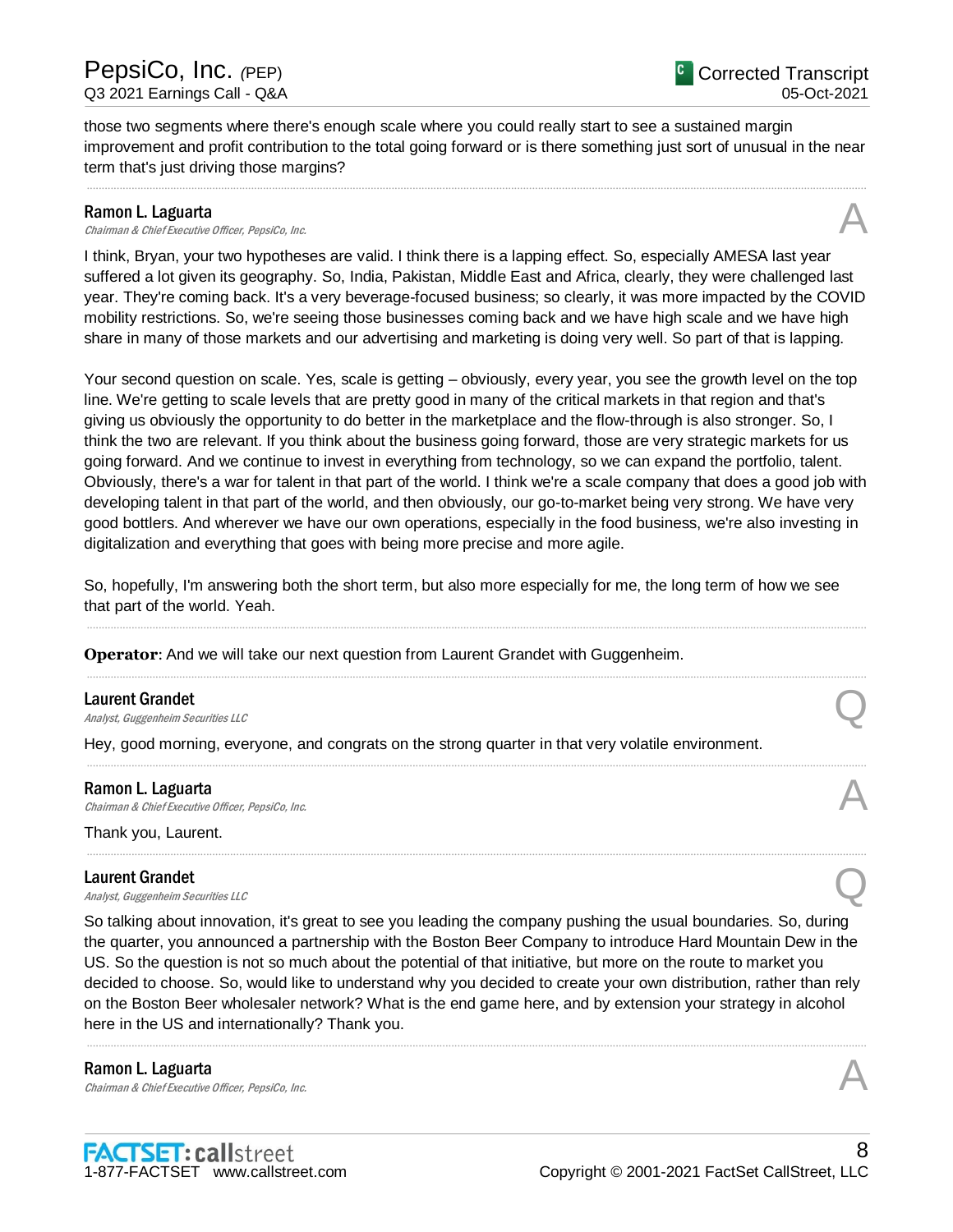Thank you, Laurent. No, listen, we have a good partnership with the Boston Beer Company and they have the R&D and the knowledge in this space that we don't. We have the brand as Mountain Dew. I think it would play very well in that space. It will be quite differentiated in terms of the flavor profile and the emotional connection. So, that's how we're thinking about it in terms of the first step into this market. From the distribution point of view, we think we have an opportunity to create a distribution system in the US that is quite unique in the sense that will be an integrated distribution system that can make coordinated decisions across multiple states from one decision point. And that could be, I think [ph] competitively advantage (18:21).

So, we're starting with a number of states where we have the license to operate and we'll take it from there. We feel optimistic. We think it will be very incremental. It would help us with the drop size. It would help us with the economics of the routes eventually. And we think the same as we're doing with the chilled distribution system that goes very popular and is unique and it covers the whole country, we think we could eventually vision a distribution system that can be quite popular and quite integrated on the low alcohol part of our portfolio as well.

.....................................................................................................................................................................................................................................................................

.....................................................................................................................................................................................................................................................................

**Operator:** We will take our next question from Vivien Azer from Cowen.

#### Vivien Azer

**Vivien Azer**<br>Analyst, Cowen and Company, LLC

Hi. Yeah. I was hoping actually to follow up on the hard seltzer questions, please. Just curious your impressions of the overall category. It's obviously been incredibly [ph] contentious (19:23) the decelerating trend, and whether you at all discussed perhaps introducing Mountain Dew as a canned cocktail as opposed to a hard seltzer because it does seem that that's where the consumer is moving? Thank you.

.....................................................................................................................................................................................................................................................................

#### Ramon L. Laguarta

**Ramon L. Laguarta**<br>Chairman & Chief Executive Officer, PepsiCo, Inc.  $\mathcal{A}$ 

Yeah. Listen, our view on the category is, it's very sizeable. I think it's almost \$9 billion retail value now and growing 200% and with high – good margins above the average of the category. So clearly, a space where we should be playing and that's how we're thinking about this. We see consumer trends that favor that this category will continue to grow in its current form or with new innovation. So, that's why we decided to participate. Our first entry is with Mountain Dew and Mountain Dew is going to be a flavor malt beverage, not a hard seltzer. I think it will be a differentiated flavor with a very unique brand. So, I think we can carve out our own space in that relatively crowded market and we'll take it from there. Obviously, we have a pipeline of ideas that we will be disclosing as we go.

.....................................................................................................................................................................................................................................................................

.....................................................................................................................................................................................................................................................................

**Operator**: We will take our next question from Kevin Grundy with Jefferies.

# Kevin Grundy **Kevin Grundy**<br>Analyst, Jefferies LLC

Hey, good morning, everyone and congratulations on the strong result. Ramon, I wanted to ask you about the decision to sell the juice businesses and sort of overall satisfaction with the portfolio. So the Trop business, of course, had been with the company for, if I'm not mistaken, over two decades. If you go back over the years, the Quaker business has had a nice balance. I think there's been some discussion in the marketplace about a potential divestiture there from time to time. Maybe you could just sort of walk us through the decision to sell the juice business, what went into it; Hugh, maybe comment on preliminary thoughts on uses of the proceeds when the deal closes; and then, Ramon, just broadly overall satisfaction and potential other areas of divestiture? Thank you.

.....................................................................................................................................................................................................................................................................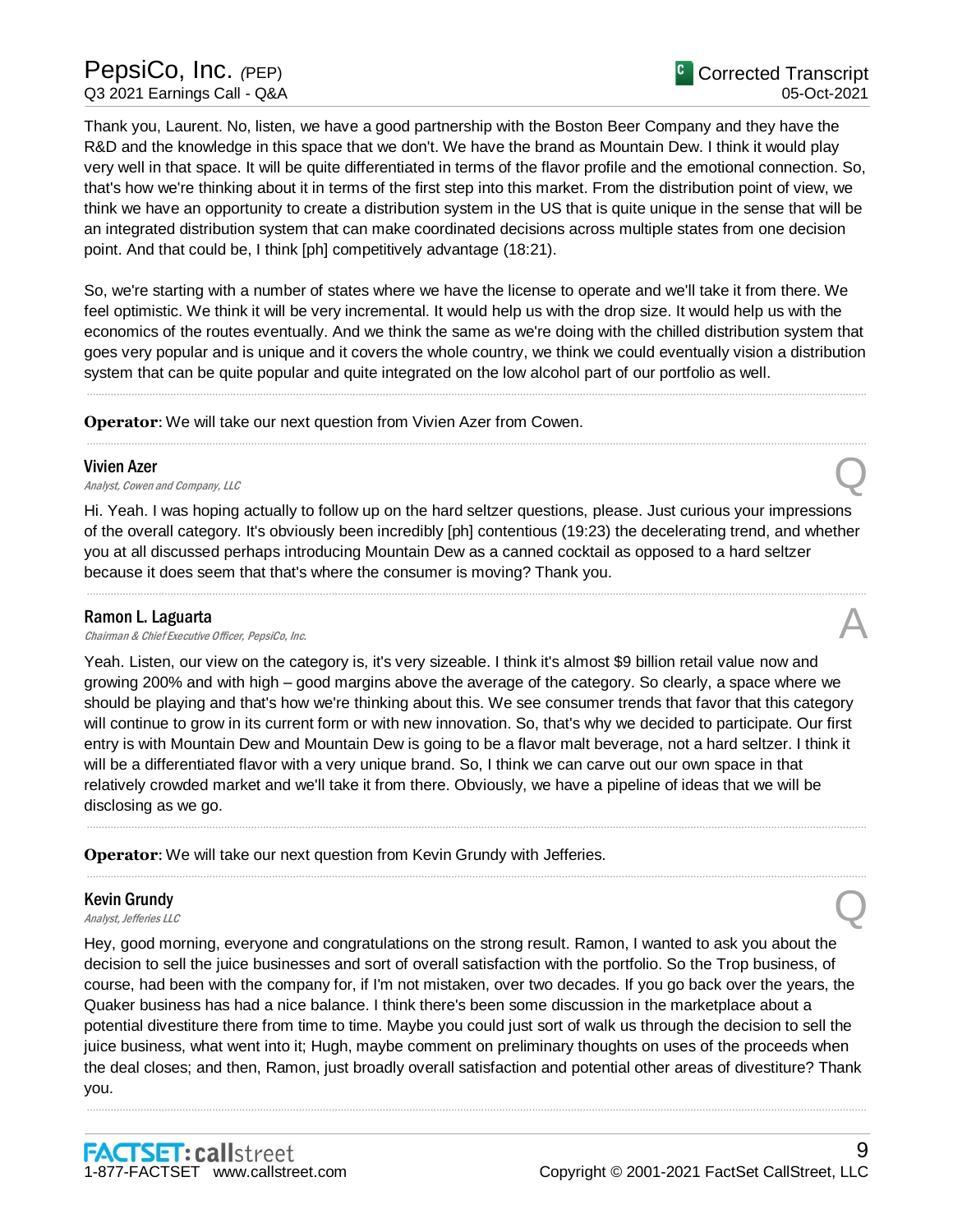**Ramon L. Laguarta**<br>Chairman & Chief Executive Officer, PepsiCo, Inc.  $\mathcal{A}$ 

Yeah. Kevin, good morning. Listen, I think we've been looking obviously at our portfolio since I started with Hugh and the team, and we've added some assets to the company in high-growth spaces long term. We've added assets in Africa, we've added assets in China, we've added assets here in the US that allow us to grow into new spaces, value added dairy or energy or healthier snacks. So, we've made some decisions over the last two years to add assets that will give us accelerated growth. At the same time, we've been looking at other parts of the portfolio where probably the long-term growth and the long-term margin creation is less exciting, and in that context is where we see the juice business.

It's a good business, but it's probably not a business that we think we can grow at the speed and with the margins that we want to grow PepsiCo overall. And that's why we decided to make this decision. We found a great partner in PAI. They have very good experience with previous similar partnerships with other large food companies. We believe we have a way for this JV that we're creating to continue to create synergies on the operational side for the juice business, continue to innovate, and make sure that our brands because we want to be 40% of that JV, continue to thrive and compete in a better way than they would probably do in our portfolio where we have a lot of choices, where to invest and where to focus. So that's, Kevin, the logic behind this.

.....................................................................................................................................................................................................................................................................

Now, Hugh can tell you about the – more of the financial part which is also very attractive, I would say.

# Hugh F. Johnston

**Hugh F. Johnston**<br>Vice Chairman & Chief Financial Officer, PepsiCo, Inc.  $\mathcal{A}$ 

Yeah. Kevin, no change to what we had previous communicated on use of proceeds. Number one, we'll use it to reduce debt. Obviously, we're losing some EBITDA. So, we'll adjust our debt levels to reflect that. Number two is, we have been – we'll use the funds to invest in organic CapEx back into the business. Obviously, it begs the question, and I can see where people might go into, what does it mean for share repurchase in 2022? And the answer is, we'll talk about share repurchase in February on all of that. I mean, that's a broader question on guidance. So – but I know that question is out there, so wanted to at least say, we'll deal with that when we get to 2022.

.....................................................................................................................................................................................................................................................................

.....................................................................................................................................................................................................................................................................

**Operator**: And we will take our next question from Wendy Nicholson with Citi.

# Wendy C. Nicholson

Wendy C. Nicholson<br>Analyst, Citigroup Global Markets, Inc. Quality of the Control of the Control of the Control of the Control of

Hi. And my question is a follow-up, but not specifically on share repurchases. But this year, sensibly, you said you wouldn't be buying back as much stock because you wanted to invest in some of the acquired businesses, and I have two questions on that. Number one, we haven't as of the nine months seen CapEx actually pick up meaningfully, so I'm wondering what sort of the investments you are making, is it still CapEx to come in some of those acquired businesses?

But also, you cited those acquired businesses as being a primary reason for your gross margin erosion in the quarter and I'm wondering how long that will persist? Are those businesses just structurally lower gross margin, do you think that's going to be something in perpetuity or are there things you can do, either pricing or restructuring-wise to get the gross margins in those acquired businesses up?

.....................................................................................................................................................................................................................................................................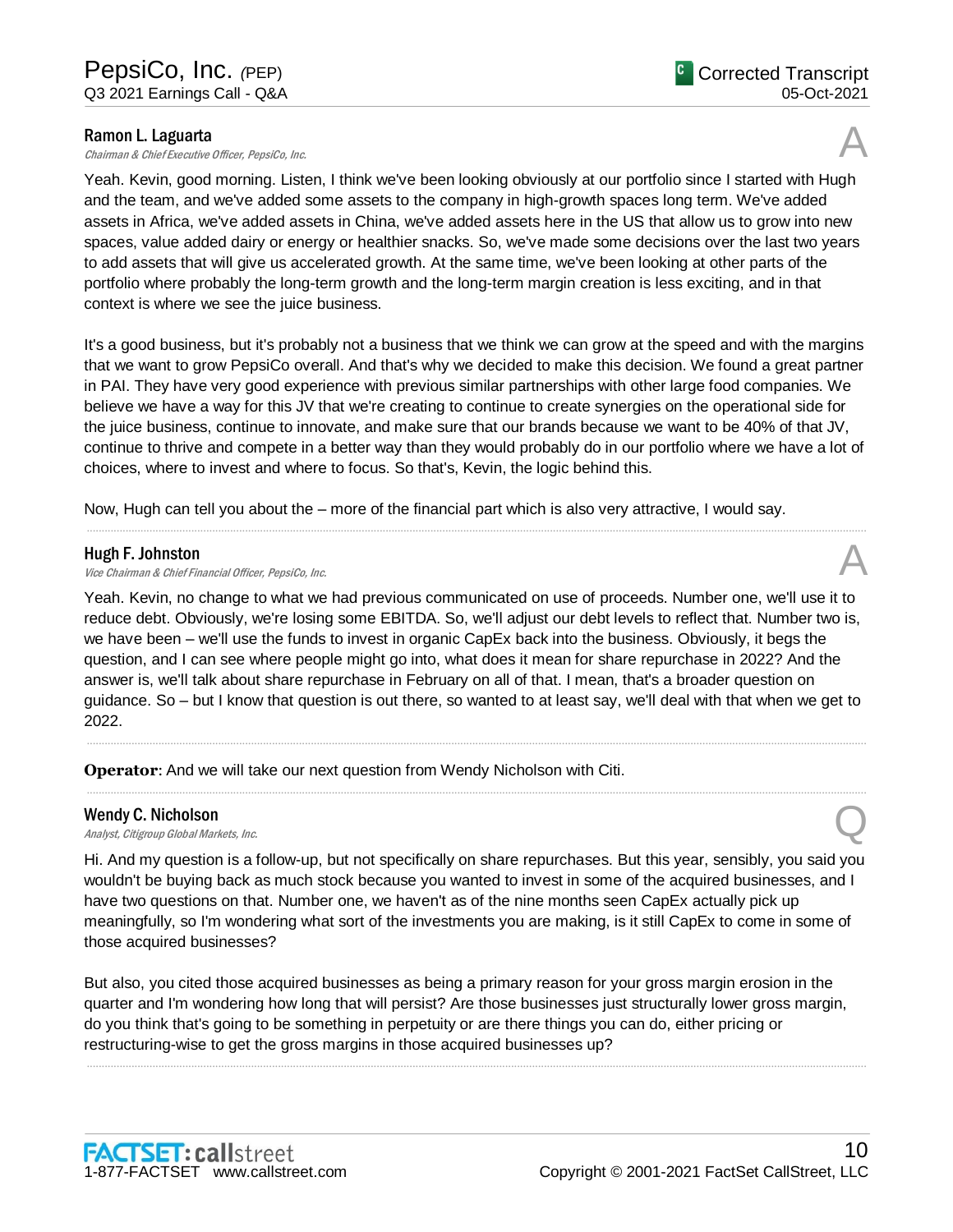# Hugh F. Johnston

**Hugh F. Johnston**<br>Vice Chairman & Chief Financial Officer, PepsiCo, Inc.  $\mathcal{A}$ 

Yeah. Wendy, I'll address both of those questions. Regarding the investments, I think the indication was that we're going to invest broadly back in the business, not just specifically into those acquired businesses as it relates to CapEx. Clearly, they are a part of that mix, you're absolutely right, but it was a broader comment about – around CapEx. And CapEx is at a higher sustained level than it was perhaps a few years ago, as we're driving a faster rate of growth in the company and making our supply chain more resilient as well. So, I think from that standpoint, the numbers are pretty consistent with the strategic intent that we had articulated a bit earlier.

.....................................................................................................................................................................................................................................................................

Regarding the balance of [indiscernible] (25:49)...

# Ramon L. Laguarta

**Ramon L. Laguarta**<br>Chairman & Chief Executive Officer, PepsiCo, Inc.  $\mathcal{A}$ 

International M&A.

# Hugh F. Johnston

**Hugh F. Johnston**<br>Vice Chairman & Chief Financial Officer, PepsiCo, Inc.  $\mathcal{A}$ 

...Oh, yeah, in terms of the international M&A piece. We're through the overlap period. The biggest driver on that obviously was Pioneer; to some degree, Be & Cheery as well. It's the lower gross margin business. We really are through that as of the end of the second quarter. So that's not an impact in mixing our margins down any further. We're past that as of the Q3 results.

.....................................................................................................................................................................................................................................................................

.....................................................................................................................................................................................................................................................................

**Operator**: We will take our next question from Nik Modi with RBC Capital Markets.

# Nik Modi

**Nik Modi**<br>Analyst, RBC Capital Markets LLC

Yeah. Thanks. Good morning, everyone. Ramon, I was hoping you can comment on just general strength in packaged beverage. I mean, I think all of us have been pretty surprised by the strength, especially with all the pricing in the marketplace. So, I was wondering, just from a consumer insight standpoint, what do you think is driving that, despite the mobility improvements we're seeing?

.....................................................................................................................................................................................................................................................................

# Ramon L. Laguarta

**Ramon L. Laguarta**<br>Chairman & Chief Executive Officer, PepsiCo, Inc.  $\mathcal{A}$ 

Yeah. Nik, listen, yeah, clearly, the category is very healthy across the world; obviously, the US, Western Europe, and also developing markets. We're seeing obviously the away-from-home business picking up. We think in Q3, our away-from-home business is a 90% index to 2019. It keeps going up with every month that goes by. So clearly, that's a very positive sign. Now, our convenience store business continues to do very well, as consumers are having higher mobility. But the remarkable thing is that the in-home consumption continues to be quite high. So, consumers are not – are still using the home as a hub and continue to entertain at home and continue to do more things at home, and that's driving additional consumption at home versus the previous 2019 levels. So, I think we're in a very good place where consumption at home is higher, consumption on the go is increasing, and most of the channels in our foodservice business are picking up. So pretty good momentum.

We expect that those strengths will continue for a while and we think that consumers have changed some of their habits from where we're reading in our insights. And we think that the beverage category is in a very positive situation for the upcoming future. We see the same with snacks by the way. So the snack business, which is





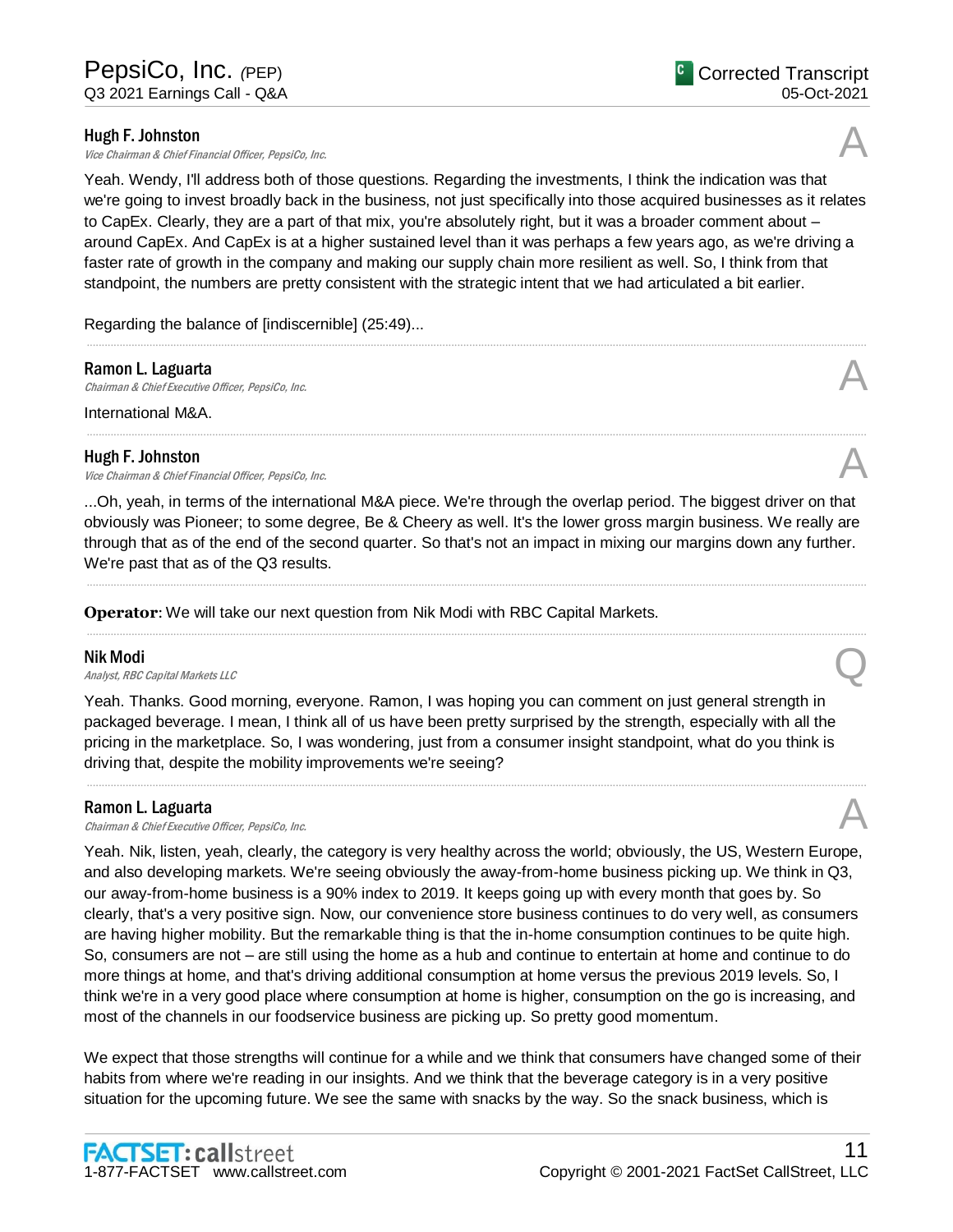obviously a big part of our growth in sales and profit, we see that category very consistent across the world and it was during the pandemic, it is now growing at very fast pace, as consumers are gaining mobility as well. So, I think, as I said at the beginning, our two categories where we operate, are growing significantly higher than the food and beverage categories overall, and that is an advantage that we have as a company as we play into categories that are – from the consumer point of view, are very preferred. Yeah.

.....................................................................................................................................................................................................................................................................

.....................................................................................................................................................................................................................................................................

**Operator**: Our next question comes from Robert Ottenstein with Evercore.

# Robert Ottenstein **Robert Ottenstein**<br>Analyst, Evercore ISI

Great. Thank you very much and apologies if somebody asked this. My phone dropped for a few minutes. But I was wondering if you can give us any kind of update in terms of your shelf space in North America on beverages? There was – obviously, resets were delayed in 2020, you had some this year, and particularly on the C-Store side where, I think you were really focused on improving your position there with the energy drink offerings. Thank you.

.....................................................................................................................................................................................................................................................................

# Ramon L. Laguarta

**Ramon L. Laguarta**<br>Chairman & Chief Executive Officer, PepsiCo, Inc.  $\mathcal{A}$ 

Great. Yes, listen, I won't go into a lot of specifics. It's widely available information. But I would say that we're gaining space, both in convenience, as you were saying, it was a focus and we invested to gain additional space, not only for our energy business, but for – making sure that our innovation was incremental in space, as that's what really makes a difference in the overall output of the company. We have – if you think about the other variable, which is secondary displays or overall inventory on the floor, because we've had some supply chain constraints in some of our products, we've pulled back on some of the inventory on the perimeter during the summer, voluntarily, I would say, just to make sure that we're able to service the customers at the right level.

That's something temporary that obviously we will push back as we improve our – the reliability of our – of the supply chain. That clearly is a positive element, I would say, of our mix, of our top line growth, the additional space that we're driving for both our beverages and our snacks across all the channels. That's where we see the value of our push model where DSD is really helping us to execute with precision, and not just muscle, but we're putting more and more intelligence in where we drive the space, how do we execute that space, and how the positive feedback loop that we're creating with our people on the ground, our associates on the ground, to make that a differentiation for our company.

.....................................................................................................................................................................................................................................................................

.....................................................................................................................................................................................................................................................................

**Operator**: We will take our next question from Stephen Powers with Deutsche Bank.

#### Steve Powers

Steve Powers<br>Analyst, Deutsche Bank Securities, Inc.  $\mathbb Q$ 

Yeah. Hey, thanks. Going back to the top line, Ramon, as you look across the strength, across your emerging market businesses, I wonder if there's anything you could speak to in terms of where that strength is coming from, from a channel perspective, whether it's balanced, whether you're seeing outsized strength perhaps in places where you may have not expected it when the year began? And I guess, if that answer varies at all by key market, those insights would be helpful as well? Thanks.

.....................................................................................................................................................................................................................................................................

Ramon L. Laguarta **Ramon L. Laguarta**<br>Chairman & Chief Executive Officer, PepsiCo, Inc.  $\mathcal{A}$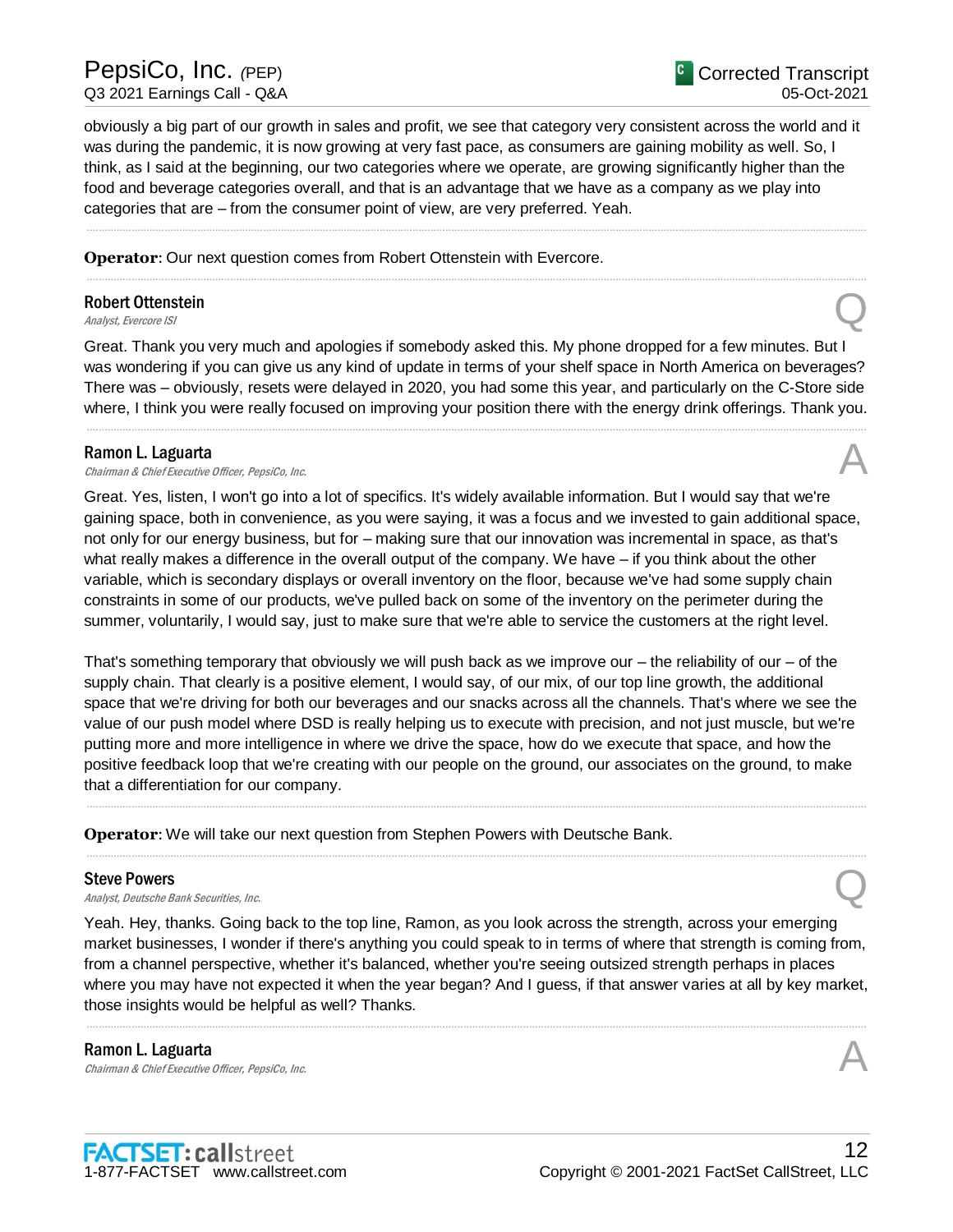Yeah. Steve, a couple of things, I would say, specifically to developing markets. We're seeing a higher mobility than we were expecting earlier in the year. So, we've seen – maybe we're a bit conservative, as we were planning the year in terms of how COVID would impact some of the developing markets. Clearly, the consumers have found ways to increase their mobility and going back to their routines of work or of school or whatever. So that's helped us.

The other thing we've seen positive, as I mentioned earlier is that the elasticity to pricing has been better than we had initially in our models as well. So, we're seeing consumers staying with our brands better. I think that's a consequence of investments we've been putting in our brands. And the way we're executing our pricing decisions are much more informed by data and granularity and we're able to execute different strategies by channel, by brand in very nuanced way. I think those two elements are reducing the elasticity impact on our business and making our international business, I think more competitive, and thriving in the majority of the markets. So those two will be the elements, Steve, if I had to single out what's being differential versus our original estimations.

.....................................................................................................................................................................................................................................................................

# Hugh F. Johnston

**Hugh F. Johnston**<br>Vice Chairman & Chief Financial Officer, PepsiCo, Inc.  $\mathcal{A}$ 

Yeah. And, Steve, just to add to Ramon's answer with a few numbers. Overall, D&E markets were up 19%. So, we saw good strong growth across D&E. And then some of the biggest markets for us; Brazil, Russia, India, China, and Mexico were all up either in the teens or 20%. So very broad-based growth across all of the big key D&E markets for us.

.....................................................................................................................................................................................................................................................................

.....................................................................................................................................................................................................................................................................

**Operator**: And we will take our next question from Kaumil Gajrawala with Credit Suisse. Your line is open.

# Kaumil Gajrawala

**Kaumil Gajrawala**<br>Analyst, Credit Suisse Securities (USA) LLC

Hey, everybody. Good morning. Can we – would you guys mind giving us an update on SodaStream? You've obviously owned it for a good period of time. You're mentioning it a bit more now. It feels like the pandemic could have been a moment that really very structurally changed what the future this business might look like. So maybe just starting with how big is it now, what's household penetration looking like, and perhaps some of your plans there? I think that would be useful. Thank you.

.....................................................................................................................................................................................................................................................................

# Ramon L. Laguarta

**Ramon L. Laguarta**<br>Chairman & Chief Executive Officer, PepsiCo, Inc.  $\mathcal{A}$ 

Yeah. Kaumil, let me take – I won't go into the specifics of such, but clearly, the business has – as we continue to invest in that business, it's very successful, and it is a key strategic driver for our future growth as a company. In terms of the performance, I would say, we keep gaining penetration in what are the core markets; core markets being Central Europe, Northern Europe, Canada, and the US, some parts of the US. So clearly, household penetration is increasing. Retention of those households is improving.

There's a few things we're doing structurally with that business that I think will even accelerate its growth. One is, we're building a direct-to-consumer business with SodaStream that is very relevant, as it gives us a lot of firstparty data, and it allows us to have a lot of individual connection with consumers, understand their behaviors. And with that, we can ideate new products and we can also increase the  $-1$  would say, the lifetime value of those consumers. So that's one big driver.

The other thing we're doing, especially in Europe, we're putting our brands in the SodaStream model. So, we're giving consumers the opportunity, not only to drink sparkling water, but to drink sparkling water with the best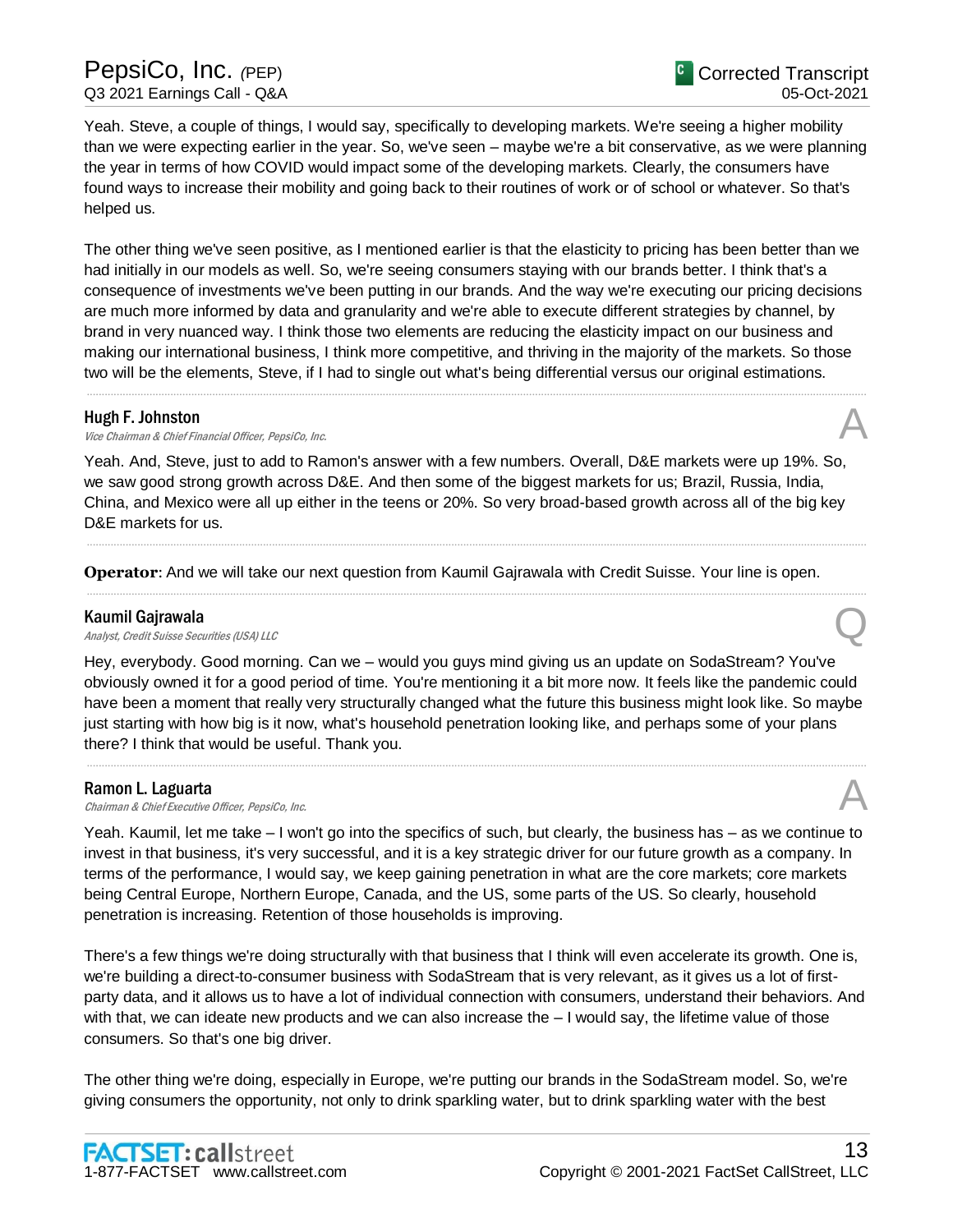preferred flavors and the best brands or their favorite brands, be it bubly, be it Pepsi, be it Mountain Dew, 7 Up, whatever in our international markets. So that's a big driver of how we think we can increase the lifetime value of those households and generate additional value. If you think about the – our pep+ commitments and how we think we can change the footprint – environmental footprint of our categories, SodaStream is a big driver of that future consumption model.

.....................................................................................................................................................................................................................................................................

.....................................................................................................................................................................................................................................................................

# **Operator**: We will take our next question from Sean King with UBS.

# Sean King

**Sean King**<br>Analyst, UBS Securities LLC

Great. Thanks for the question. Just a question about energy drinks. I guess, you mentioned in the 10-Q seeing double-digit volume growth. It's not necessarily what we're seeing in the Nielsen data. Is that how you're defining the category or just channels that we're not capturing in the track channel data?

.....................................................................................................................................................................................................................................................................

## Hugh F. Johnston

**Hugh F. Johnston**<br>Vice Chairman & Chief Financial Officer, PepsiCo, Inc.  $\mathcal{A}$ 

Yeah. Sean, I think it's the latter. It's more channels that you're not capturing in the Nielsen data. Obviously, energy is big in the unmeasured C&G channel, and given the DSD strength that we have, we probably over-index in those channels. So, you're just not seeing data relative to what we have.

.....................................................................................................................................................................................................................................................................

.....................................................................................................................................................................................................................................................................

.....................................................................................................................................................................................................................................................................

## Sean King

**Sean King**<br>Analyst, UBS Securities LLC

Great. Thank you very much.

**Operator**: And our final question comes from Chris Carey with Wells Fargo.

# Chris Carey

**Chris Carey**<br>Analyst, Wells Fargo Securities LLC

Hi. Thanks so much. Just a bit of a higher level question that relates to a prior answer. Can you just maybe discuss how pep+ is going to shape this portfolio over the longer term? I mean, clearly, Tropicana had financial aspects, as you noted, but there's other concepts, such as health and wellness that are clearly relevant that's clearly a desire to scale businesses with no single-use packaging, but obviously, that's counter to much of your business today. I imagine this pushes innovation streams even more into health and wellness. So, I guess, the question is, just how pep+ is going to shape this portfolio over the longer term beyond just what are obvious financial considerations with some of your recent transactions? Thanks so much.

# Ramon L. Laguarta

**Ramon L. Laguarta**<br>Chairman & Chief Executive Officer, PepsiCo, Inc.  $\mathcal{A}$ 

Yeah. Maybe – I mean, there's three pillars to pep+. One of them is precisely on the portfolio of positive choices. And I think you could visualize this as multiple vectors. One is, yes, we want to make sure that our products – current products are much better. So, imagine [indiscernible] (38:56) Lay's for example. You should imagine Lay's continuing to have the same great taste, but having the lowest sodium levels in the market and being cooked with the best cooking oils. I mean, that is our commitment. We want to continue to give you the best tasting products in better, let's say, nutritional forms.





<sup>C</sup> Corrected Transcript

05-Oct-2021